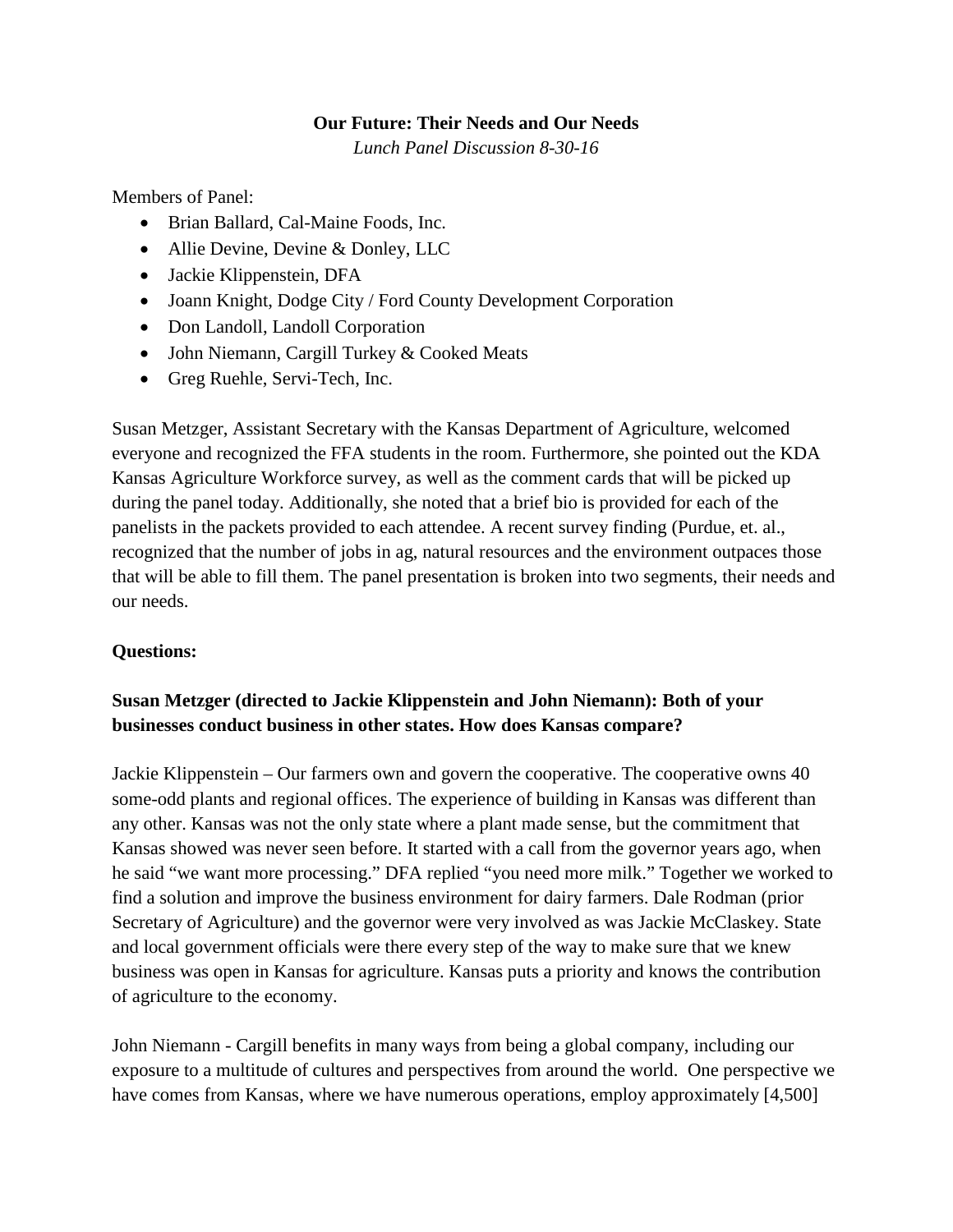people and maintain our protein headquarters. We find that people unfamiliar with certain perspectives, such as the one we've developed about Kansas, often have a hard time understanding why certain decisions are made. Those who work and live in Wichita, where our protein headquarters will remain, see Kansas as the heartland of Midwest agriculture, and in many ways the breadbasket of the world. The lifestyle, culture, family values, business environment, government and agricultural heritage make Wichita an ideal location for us to grow our protein business. We recently looked at other communities, some in other states, and decided Wichita would remain home to our protein business. One of the best kept secrets is the \$1 billion in Wichita downtown development that has taken place over the past decade. Cargill invested \$17 million in 2011 to create a sensory center and an innovation center in the heart of Wichita's downtown. Wichita has a great story to tell, and the community is getting better at telling it.

#### **Susan Metzger (directed to Allie Devine): There is a real need in our workforce to have guest worker and immigrant labor. How do we make labor accessible year-round?**

Allie Devine - When the governor first came into office he did a seminar at KU and he said we have to deal with our declining population - you need people. All of our growth has been tied to immigration, young people coming to Kansas for jobs. Immigration breaks down to legal and immigration. On the legal front we are continuously stymied by a limited number of visas. Even if we look for seasonal workers, the amount of visas is low. There is a consistent problem on that alone. Then when you talk about undocumented workers, probably people who came to the U.S. on a visa who overstayed their welcome (approximately 67,000 in Kansas), most of them are working. Most of them are family members who are documented and are working. How do we craft a helpful system and get it to the sectors that need it? How do we not harm those already here? Cato Institute came forward with a proposal - a state-based visa program where they could prioritize segments of the economy. In Kansas we need base laborers for ag and high-level intellectuals which run the gamut. Many people in D.C. see it as a potential opening because it would give them a lawful presence, not a documented status. States could also receive and prioritize visas because the state could take some responsibility. The federal government would still maintain their responsibility. Would take Congress to act and this environment (the status quo situation) is tough to get that done.

# **Susan Metzger (directed to Don Landoll): In your own view, what role does education in the region lead to vitality and with the Landoll Corporation?**

Don Landoll: We have been as high as 1,000 employees, currently in the 800 range. How do we keep all of those? #1 - if people are happy they are good employees and they get involved. Don believes the corporation works hard to keep good people. Started the company in 1963 and we have 40+ year employees. Never had an organized vote in our company and we keep away from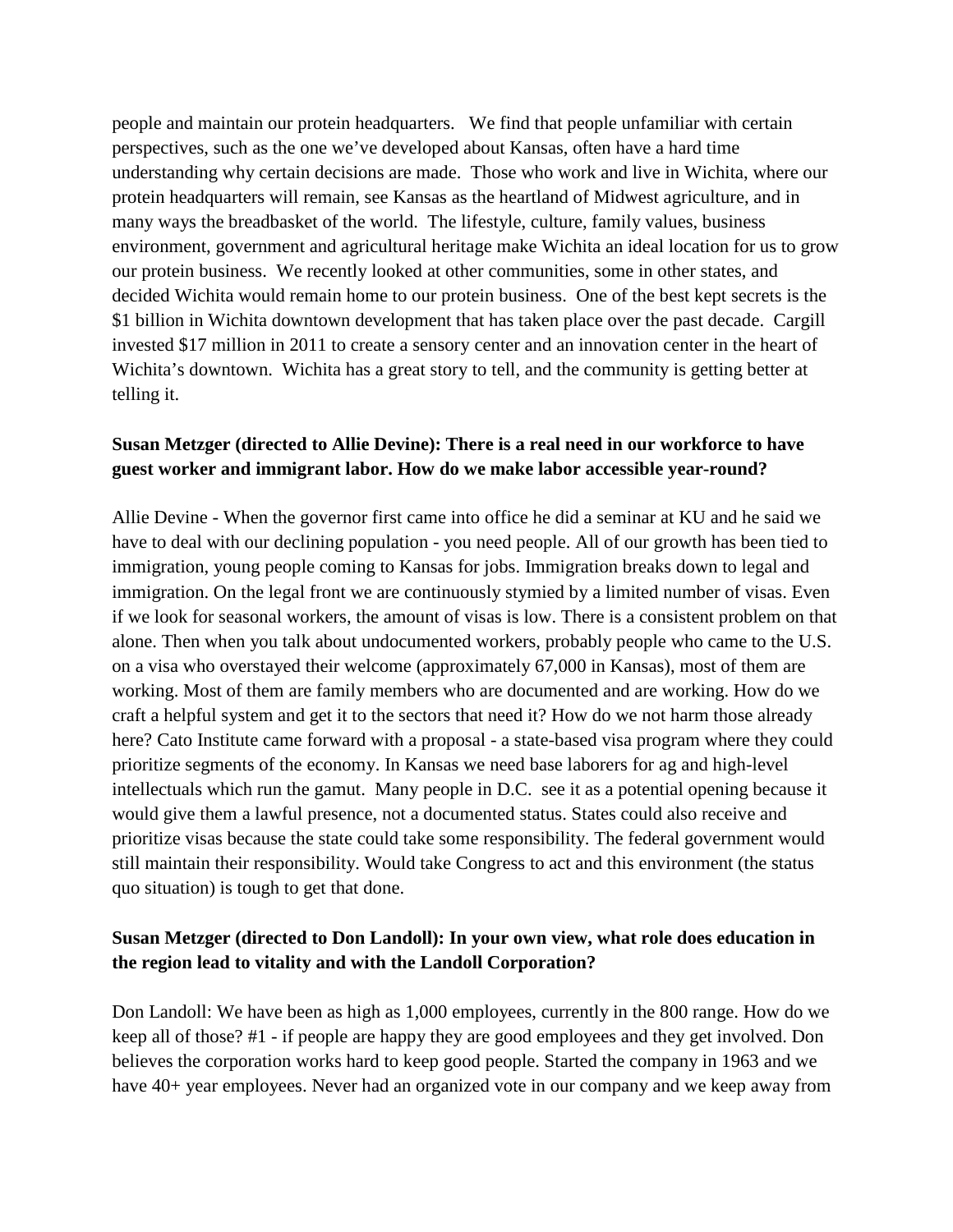that with the birthday bunch. Profit sharing is based on the profit of the company and we give a Christmas bonus based on seniority. Twice a year people get bonuses, which has been very instrumental. In 52 years, we have only laid off people twice. Bottom 20% of your employees will roll over regularly. Long-term employment is key to their success.

#### **Susan Metzger (directed to Brian Ballard): Cal-Maine has created a unique situation in the Chase community. Can you describe or expand upon this?**

Brian: Back in 2014 we created a partnership with Hutch Correctional Facility on a need-based situation. The program started with 4 people and has transitioned over the past 12 years for 50 inmates a day. Put them to work for the feed mill, pullets, layers, some unskilled, some skilled maintenance. Lot of success with this program. It has been a great deal for the State of Kansas. Inmates pay room and board, court fees, restitution, child support out of their paycheck. Also have a 10% savings that they can't touch until they get out. Has created a good situation for the community, for the guys. A lot of the guys can't go back to where they came from and some have stayed on and have management positions with the company.

# **Susan Metzger (directed toward Joann Knight): There is currently a shortage of available housing over all income levels. What is the community doing to retain employees in Dodge City and Ford County?**

Joann Knight: Ford County has for decades experienced a 2.5-4% unemployment rate. To address the labor shortage need, we developed a website dodgecityhasjobs.com. We take it to about 20 career fairs each year trying to recruit employees. We also go with employers to promote specifically for their business. The recruitment efforts were working, but once new workers arrived in Dodge City, they couldn't find housing. Our organization began working on solutions to the housing shortage. We started utilizing several programs including the Rural Housing Incentive Districts, (RHID). The RHID helps offset the cost of public infrastructure and land which helps get the construction costs in line with the market rates. We also started an RHID in Spearville. Additionally, we implemented a Neighborhood Revitalization Program (NRP) and started an abandoned housing program. We have also partnered with the Dodge City Community College Building Trades students to build a new home each year that fits with their class requirements. You have to get creative in working with a variety of programs and developers to make it successful. Our most recent housing study indicates that we are still in need of 1,600 units of housing to meet our demand for year 2025 based on our recent growth rate. We have completed around 500 unites and have several proposed developments underway. Currently, a new retirement facility, two more apartment complexes and a 67-unit single-family housing development all will be breaking ground this fall.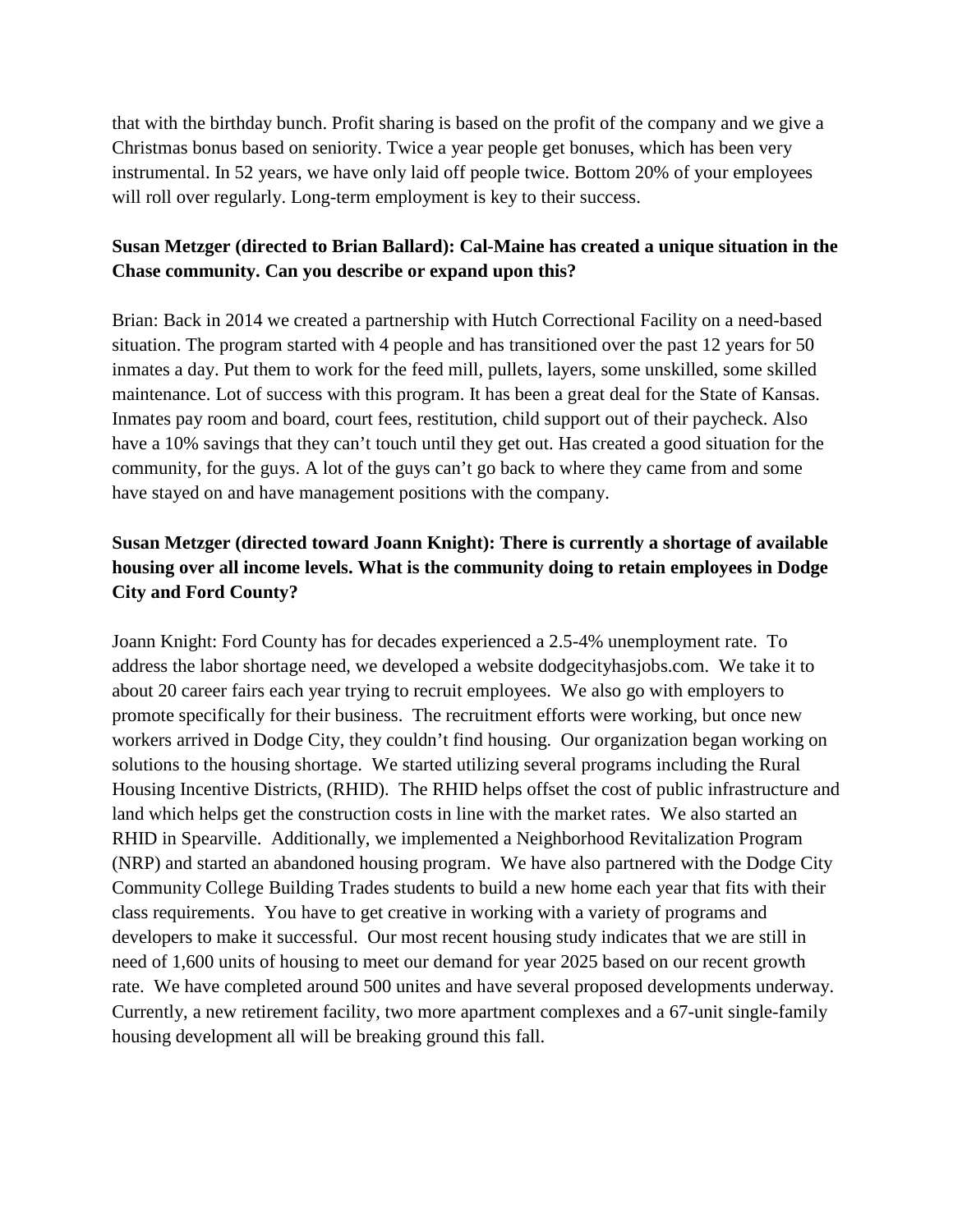## **Susan Metzger (directed toward Greg Ruehle): Of the survey respondents (Kansas Agriculture Workforce Survey), businesses utilize internships and experiences. Can you explain how this works for Servi-Tech?**

Greg Ruehle: Internships have a long history at Servi-Tech. We typically have 25-30 agronomist interns annually across the service area. Continue to recruit heavily at the land-grant universities, but the skills needed are changing and as a company we have to respond to that as well. With a field staff of 90 agronomists, some need an agronomy degree, but not all of them do. Reaching out into other sources (2-year degree) is where we have begun to excel. Where industry has provided support to technical colleges (taking the place of federal and state funding) has been very successful. No longer a requirement that you have a 4-year degree, so you should not be limited by that. He noted the industry is stepping in to help community colleges with their programs with instructors and equipment needs. An example includes precision ag equipment was donated to have a program developed at a tech school in Nebraska as there is a need for precision ag technicians.

#### **Susan Metzger: Would anyone like to further comment?**

Brian Ballard: We have observed the average age of millennials leaving home is 28 years old. You just narrowed your recruiting by that much more. Getting into high schools, community colleges is that much more important.

Cal-Maine also utilizes interns. Most recently they had 25 interns and recruited from 29 universities.

Jackie Klippenstein: When speaking to academics, we learned that food companies were luring the bright students into the workforce much earlier than us. In response, we developed a program with a local university where an exceptional student is provided a fellowship for the summer, then over the school year they continue to some work for us (i.e. work on a project over the year) and then they come back over the next summer. Students are paid a small stipend during the academic year. Hopefully this gives students the opportunity to learn about the cooperative and be interested in making a career with us. Changing global Headquarters from KCMO to KCK. Agriculture must make it a priority to go to other academic disciplines for future employees, not just agricultural economics.

John Niemann: Recruiting the right talent to ensure long-term health, vibrancy and growth is crucial to any organization. One of the wonderful options for Cargill is recruiting from the Future Farmers of America. There are currently 630,000 students in FFA, which has recently experienced a 30% growth rate. Organizations would be wise to be more intentional with regards to recruiting FFA and 4-H students. These students have a strong sense of community,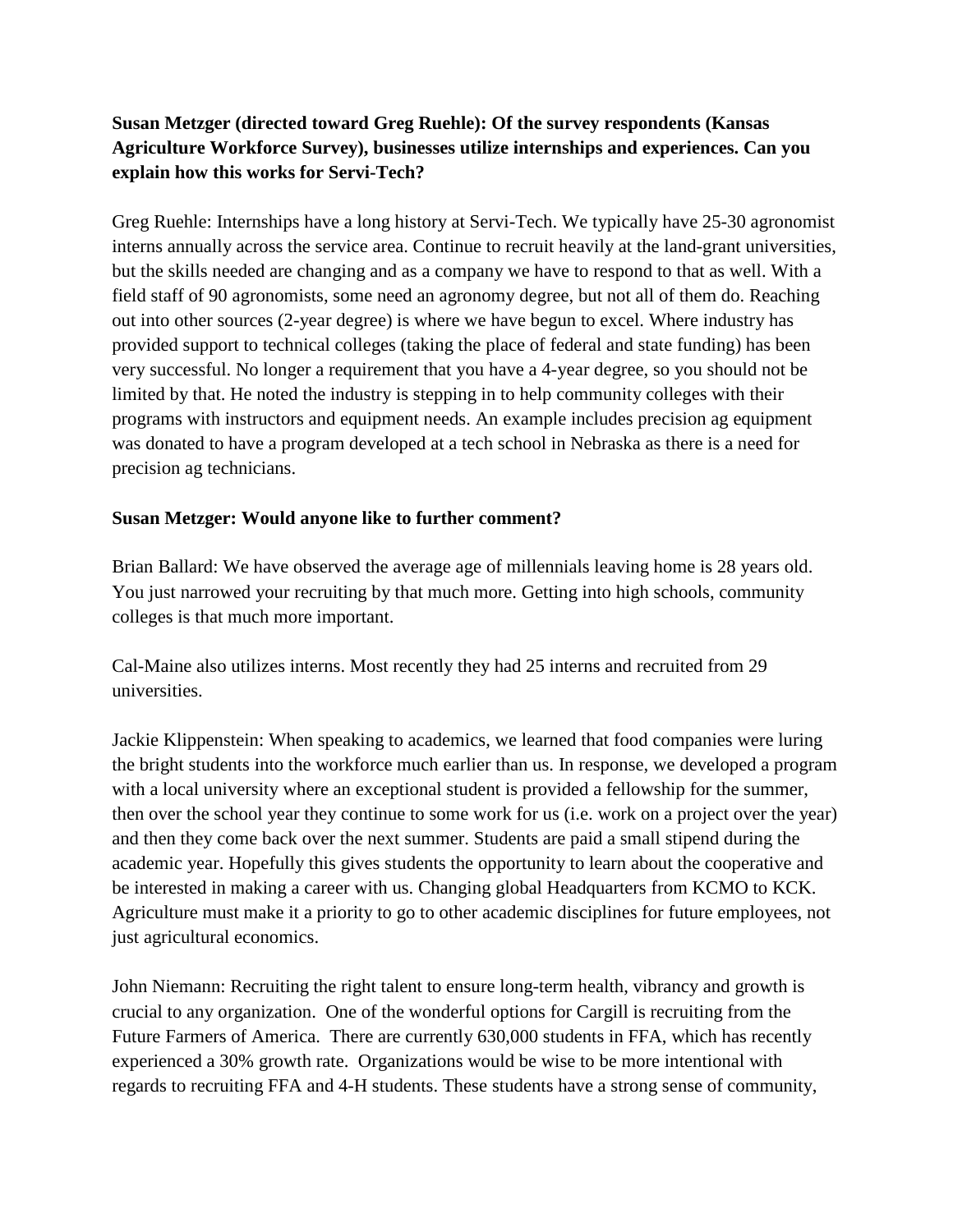solid work ethics, a competitive spirit, excellent leadership skills, are loyal and they are familiar with how to produce the food we eat. Honing relationships with local FFA and 4-H chapters helps make some recruiting efforts more efficient, effective and easier.

# **Susan Metzger: Quality of Life is a recurring theme amongst all sectors and means more than a good salary and good benefits. Describe quality of life in recruiting and retaining employees (directed towards all panel members).**

John Niemann: It is important for any organization to remain connected with the community where it operates, whether that community is large, small or somewhere between. Often, we work in one community and reside in another, so we need to make a conscientious effort to remember the importance of being connected both where we live and where we work. Woven into our company's cultural fabric is the belief that Cargill can thrive only when the communities where we have a presence thrive. We help our communities thrive through local giving – in volunteer hours, in-kind donations and funds – and we encourage everyone at Cargill to get involved in their communities. The relationships we make, refine, nourish and grow, benefit the entire community.

Joann Knight: Back in the mid-90's we were trying to recruit a warehouse that had 5 employees. The discussion began that every time we recruit a new business to the community, they would just steal employees from existing businesses. We needed to find a solution to improve the quality of life in Dodge City in order to both retain and recruit workers. Our plan was to pass a one-cent sales tax to build entertainment facilities that our residents wanted but build them to the capacity that we could host large regional events that would create an economic impact from visitors. The campaign was called "Why Not Dodge?". It consisted of a half-cent city sales tax and a half-cent county tax. The tax was implement to construct, maintain, operate and expand four projects including: a special events/convention center, improvements to an existing 2,600 seat civic center, tournament facilities for baseball/softball and soccer and an outdoor motorsports complex. The tax would also never sunset, so that we would have the funds to continue the maintenance, operations and expansion of these or related projects. The tax passed by over 75% of the voters. To date, all of these projects have been completed plus we have assisted with funding a 180,000 sq. ft. Ag/Expo building, a \$13 million water park and assisted with other tourism venues such as the Santa Fe Depot and Boot Hill Museum.

This initiative has totally changed the attitude of the community and helped us successfully recruit on many fronts. Our high school just opened in 2001 and we are already over capacity. We just recently passed an \$85 million bond issue to add capacity for another 800 students at the high school as well as add on to all of the other schools in the district.

Our motto is "If we don't invest in ourselves, why would anyone else want to invest in us?"